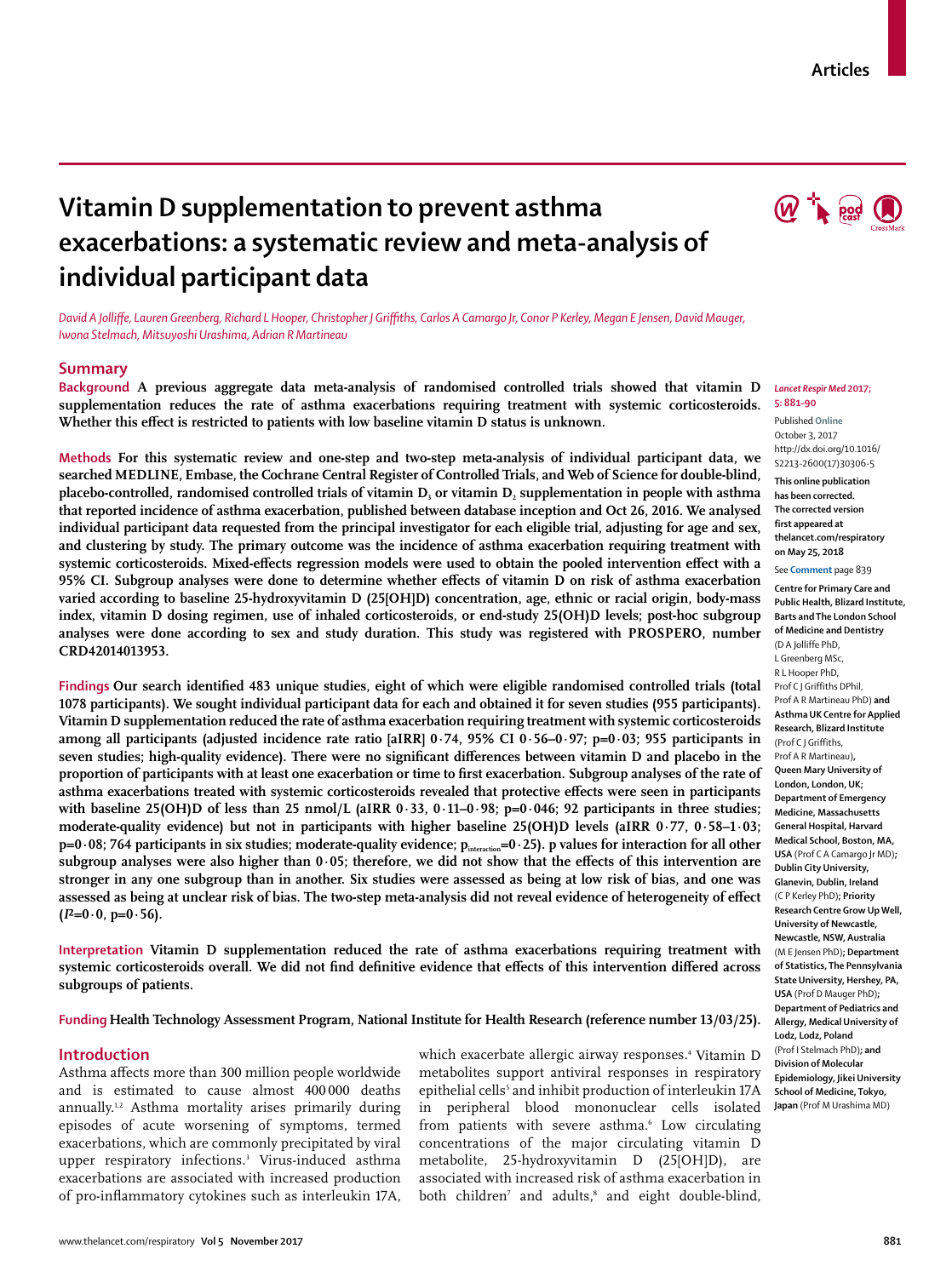Correspondence to: Prof Adrian R Martineau, Centre for Primary Care and Public Health, Blizard Institute, Barts and The London School of Medicine and Dentistry, Queen Mary University of London, London E1 2AB, UK **a.martineau@qmul.ac.uk**

#### **Research in context**

# **Evidence before this study**

Before doing this study, we searched the PROSPERO International Prospective Register of Systematic Reviews, ClinicalTrials.gov, and MEDLINE for published or ongoing meta-analyses of randomised controlled trials of vitamin D supplementation in people with asthma, without language restrictions, from database inception to Sept 30, 2014, using the search terms "vitamin D" and "asthma". A Cochrane meta-analysis of aggregate data from double-blind, placebo-controlled, randomised controlled trials found that vitamin D supplementation reduced the rate of asthma exacerbations requiring treatment with systemic corticosteroids (rate ratio 0·64, 95% CI 0·46–0·90). Whether this effect is restricted to patients with lower baseline vitamin D status (25-hydroxyvitamin D <25 nmol/L) is not known; an individual participant data meta-analysis could resolve this issue, but this has not previously been done.

## **Added value of this study**

Our meta-analysis of individual participant data from 955 participants in seven randomised controlled trials provides

placebo-controlled, randomised controlled trials (RCTs)<sup>9-16</sup>

For the **study protocol** see http://www.crd.york.ac.uk/ PROSPERO/display\_record. asp?ID=CRD42014013953

have been published investigating the effects of vitamin D supplementation on the risk of asthma exacerbation. So far, six meta-analyses incorporating data from trials of vitamin D for the management of asthma have been done: four reported protective effects of vitamin D supplementation against asthma exacerbation, $17-20$  one reported no such effect, $21$  and one did not attempt a meta-analysis for the outcome of exacerbation.<sup>22</sup> The most recent of these, a Cochrane systematic review<sup>20</sup> and aggregate data meta-analysis including data from both children and adults and restricted to double-blind, placebo-controlled RCTs found that vitamin D supplementation reduced the rate of asthma exacerbations requiring treatment with systemic corticosteroids by 36%.<sup>20</sup> However, insufficient access to individual participant data (IPD) meant that subgroup analyses could not be done to address the question of whether protective effects of vitamin D supplementation against asthma exacerbation are stronger in individuals with low baseline vitamin D status; the theory being that individuals with the lowest baseline levels of a micronutrient might be expected to derive the greatest benefit from its replacement. In keeping with this hypothesis, protective effects of vitamin D supplementation against acute respiratory infection<sup>23</sup> and acute exacerbations of chronic obstructive pulmonary disease<sup>24,25</sup> have been reported to be strongest in individuals with low circulating 25(OH)D concentrations. We therefore set out to obtain IPD from double-blind, placebo-controlled RCTs investigating the effects of vitamin D supplementation on the risk of

an updated pooled estimate of the protective effects of vitamin D against asthma exacerbations requiring treatment with systemic corticosteroids overall. Uniquely, our meta-analysis also investigates whether the effect of vitamin D on risk of asthma exacerbation varies according to baseline 25-hydroxyvitamin D concentrations.

#### **Implications of all the available evidence**

Overall, vitamin D reduced the rate of asthma exacerbations treated with systemic corticosteroids, as compared with placebo (0·30 events per person per year *vs* 0·43 events per person per year; p=0·03). Subgroup analysis revealed that vitamin D reduced the rate of asthma exacerbations treated with systemic corticosteroids in people with a baseline 25-hydroxyvitamin D of less than 25 nmol/L (0·19 events per person per year *vs* 0·42 events per person per year; p=0·046), but vitamin D supplementation did not result in a statistically significant reduction in exacerbation rate in participants with baseline 25-hydroxyvitamin D of 25 nmol/L or higher. We did not find definitive evidence that effects of this intervention differed across subgroups of patients.

asthma exacerbation, and then to meta-analyse the data to obtain an updated estimate of the overall effectiveness of the supplementation and to determine whether the effects of this intervention vary according to baseline vitamin D status.

# **Methods**

# **Search strategy and selection criteria**

The methods for this systematic review and one-step and two-step meta-analysis were described in an outline protocol that was registered with the PROSPERO International Prospective Register of Systematic Reviews. The outline protocol includes populations of people at risk of acute respiratory infection, and people with asthma and chronic obstructive pulmonary disease. This systematic review and meta-analysis of individual participant data focuses on people with asthma. A systematic review and meta-analysis of individual participant data in people with acute respiratory infection has been previously published.<sup>23</sup> Research ethics committee approval was not required in the UK to do this meta-analysis; local ethical permission to contribute de-identified IPD from primary RCTs was required and obtained for studies by Urashima and colleagues<sup>9</sup> and Tachimoto and colleagues<sup>14</sup> (ethics committee of the Jikei University School of Medicine). Findings are reported according to the PRISMA guidelines for IPD meta-analysis.<sup>26</sup>

Double-blind, placebo-controlled RCTs of supplementation with vitamin  $D_3$  or vitamin  $D_2$  in patients with asthma were eligible for inclusion if they had been approved by a research ethics committee and if data on incidence of asthma exacerbation were reported.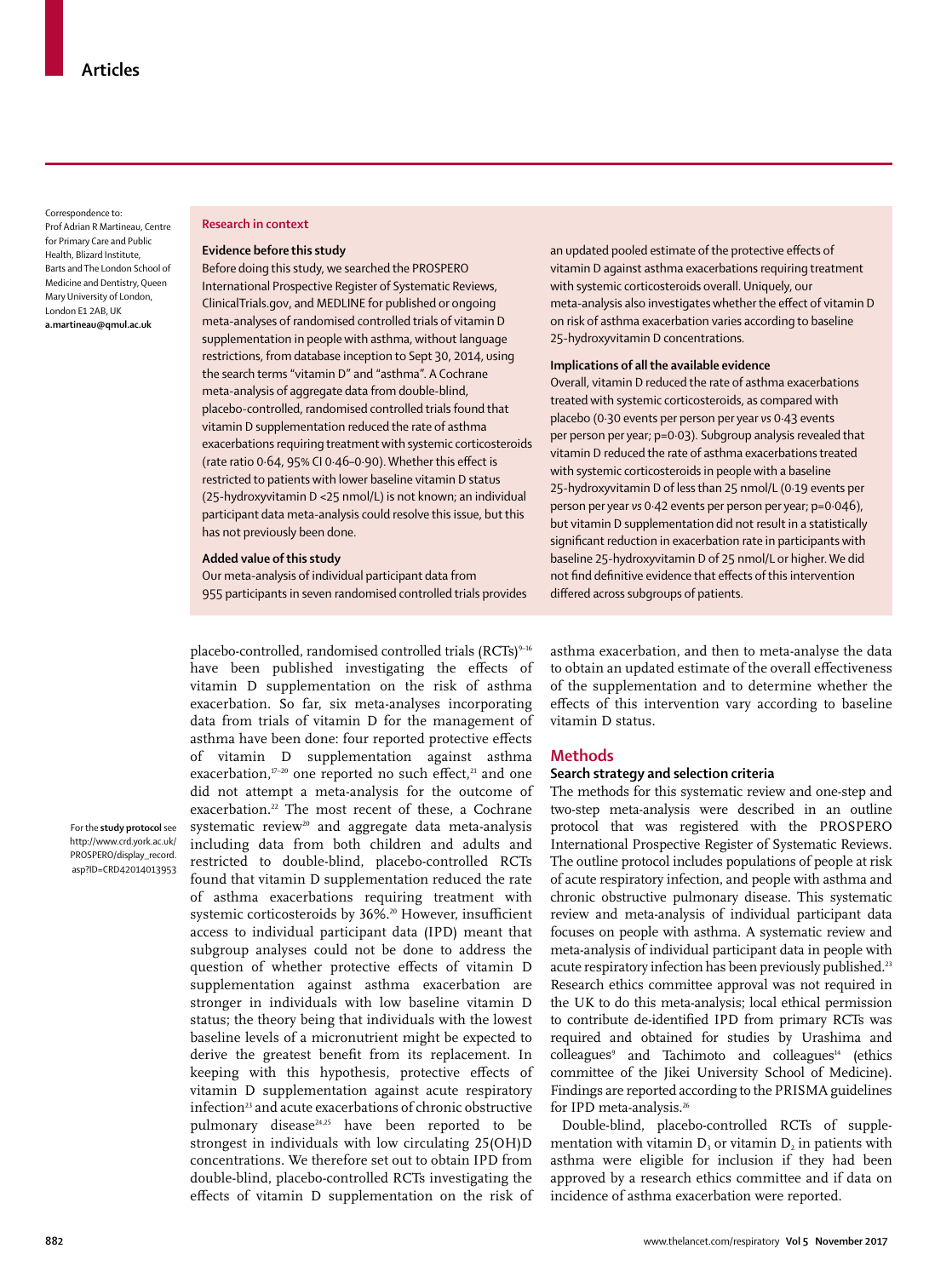Two investigators (DAJ and ARM) searched MEDLINE, Embase, the Cochrane Central Register of Controlled Trials, and Web of Science using the electronic search strategies described in the appendix (p 1). We regularly updated our searches from database inception up to and including Oct 26, 2016. No language restrictions were imposed. We supplemented these searches by searching review articles and reference lists of trial publications. Collaborators were asked if they knew of any additional RCTs. Three investigators (DAJ, CAC Jr, and ARM) determined which studies met the eligibility criteria.

# **Data analysis**

We requested IPD from the principal investigator for each eligible trial, and the terms of collaboration were specified in a data transfer agreement, signed by representatives of the data provider and the recipient (Queen Mary University of London). Data were de-identified at source before transfer via email. On receipt, three investigators (DAJ, RLH, and LG) assessed data integrity by doing internal consistency checks and by attempting to replicate results of the analysis for incidence of asthma exacerbations where this was published in the trial report. We contacted study authors to obtain missing data and to resolve queries arising from these integrity checks. Once queries had been resolved, clean data were uploaded to the main study database, which was held in STATA IC version 12 (College Station, TX, USA).

We extracted data relating to study characteristics for the following variables: setting, eligibility criteria, details of intervention and control regimens, and study duration. Where available, we extracted IPD for certain variables relating to baseline characteristics and follow-up data. Baseline data were requested for age, sex, racial or ethnic origin, weight, height, serum 25(OH) D concentration, study allocation (vitamin D *vs* placebo), and details of stratification variables if applicable. Follow-up data were requested for the total number of asthma exacerbations requiring treatment with systemic corticosteroids, resulting in emergency department attendance or hospital admission, or both, and as defined in the trial protocol; time from first dose of study drug to first asthma exacerbation requiring treatment with systemic corticosteroids; occurrence of serious adverse events and potential adverse reactions to vitamin D supplementation (hypercalcaemia or renal stones); serum 25(OH)D concentration at final follow-up; and duration of participant follow-up.

We used the Cochrane Collaboration Risk of Bias tool<sup>27</sup> to assess the following variables: sequence generation; allocation concealment; blinding of participants, personnel, and outcome assessors; completeness of outcome data; evidence of selective outcome reporting; and other potential threats to validity. We assessed selectivity of reporting either by comparing study protocols against study reports or by specifically asking study authors whether all prespecified outcomes were reported. Two investigators (ARM and DAJ) independently assessed study quality, except for the trial by Martineau and colleagues,<sup>12</sup> which was assessed by CAC Jr. See Online for appendix Discrepancies were resolved by consensus.

The primary outcome of the meta-analysis was incidence of asthma exacerbation requiring treatment with systemic corticosteroids. We selected this outcome on the basis that requirement for systemic corticosteroids is a widely recognised indicator of exacerbation severity.<sup>28</sup> We measured the primary outcome as rate of asthma exacerbations, proportion of participants with at least one exacerbation, and time to first exacerbation. Secondary outcomes were incidence of exacerbations resulting in emergency department attendance or hospital admission, or both; incidence of exacerbations as defined in the protocol of the primary trial; incidence of serious adverse events; incidence of potential adverse reactions to vitamin D (hypercalcaemia and renal stones); and mortality (asthma related and all cause).

Effects of the intervention on event rates, dichotomous outcomes, and time to first event were expressed as rate ratios (RRs), odds ratios (ORs), and hazard ratios (HRs), respectively. LG, DAJ and RLH analysed the data. Our IPD meta-analysis approach followed published guidelines.29 Initially, all studies were reanalysed separately; the original authors were asked to confirm accuracy of this reanalysis where it had been done previously, and any discrepancies were resolved. Then, for each outcome separately, we did both one-step and two-step IPD meta-analyses. In the one-step approach, IPD from all studies were modelled simultaneously while accounting for the clustering of participants within studies. We used mixed models, with a random effect for study and fixed effects for age and sex, to obtain the pooled intervention effect with a 95% CI. We analysed event rates using mixed-effect Poisson regression; proportions using mixed-effects logistic regression, additionally adjusted for duration of participant follow-up; and survival data using mixed-effects parametric survival models. We did not adjust for other covariates because missing values for some participants would have led to their exclusion from statistical analyses. In the two-step approach, IPD were first analysed for each separate study independently to produce an estimate of the treatment effect for that study. We analysed event rates using Poisson regression, with adjustment for age and sex; proportions using logistic regression with adjustment for age, sex, and duration of participant follow-up; and survival data using parametric survival models, with adjustment for age and sex. We then calculated a weighted average of the individual treatment effect estimates using the DerSimonian and Laird procedure for random-effects meta-analysis.<sup>30</sup> For the two-step IPD meta-analysis, we summarised heterogeneity using the *I*² statistic.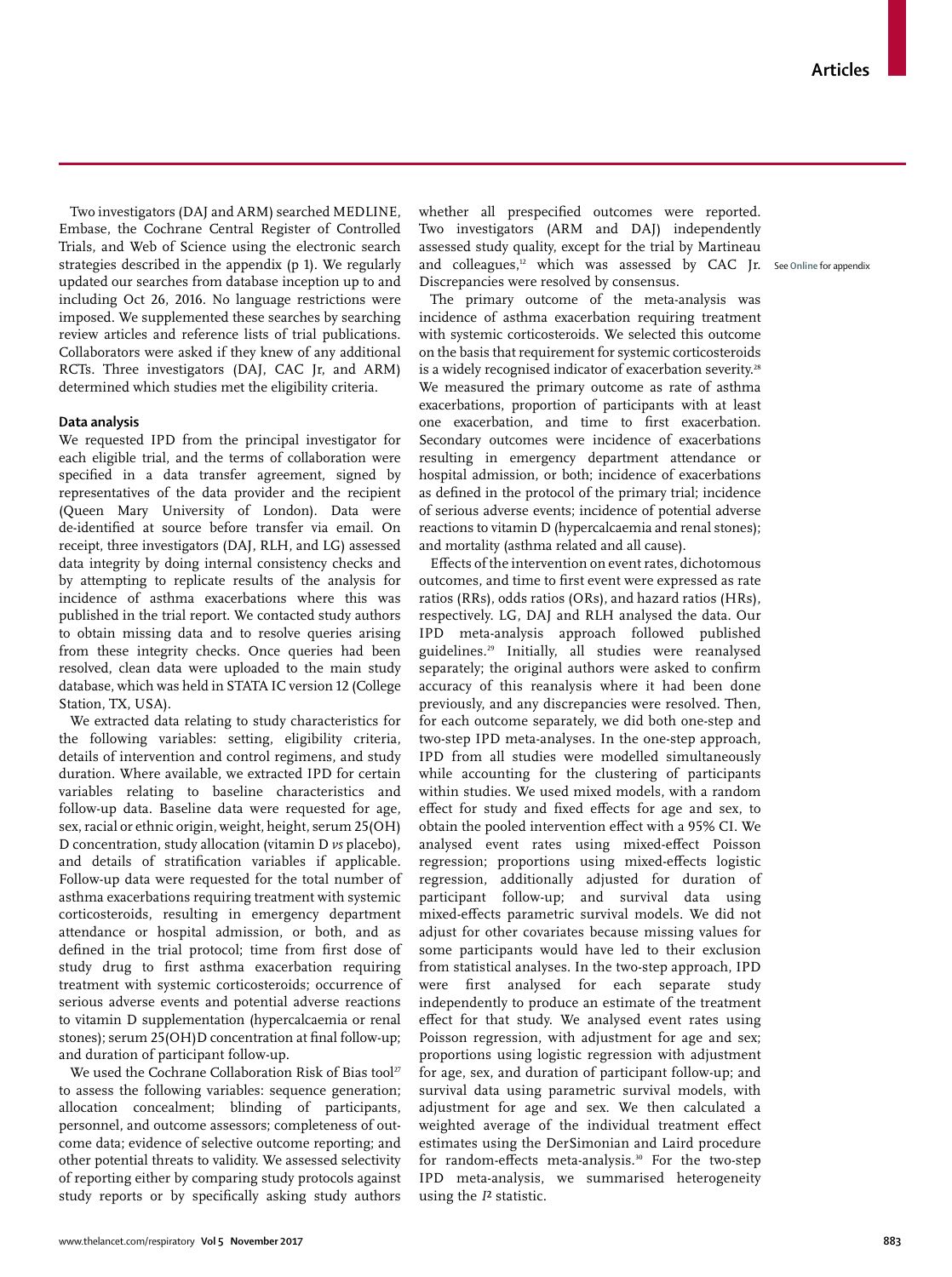

*Figure 1:* **Study selection**

To investigate the causes of heterogeneity and identify factors modifying the effects of vitamin D supplementation, we did prespecified subgroup analyses by extending the one-step meta-analysis framework to include treatment-covariate interaction terms. Subgroups were defined according to baseline vitamin D status (serum 25[OH]D <25 nmol/L *vs* ≥25 nmol/L), age (<16 years *vs* ≥16 years), ethnic or racial origin (African-American, Afro-Caribbean, or black African origin *vs* Asian origin *vs* white European origin *vs* other or mixed origin), body-mass index (<25 kg/m² *vs* ≥25 kg/m²), vitamin D dosing regimen (daily or weekly administration without bolus dosing *vs* administration of a regimen including at least one bolus dose of at least 30000 IU vitamin D), dose size (daily equivalent <2000 IU *vs* ≥2000 IU), and concomitant asthma treatment (use of inhaled corticosteroids *vs* not). The 25 nmol/L cutoff for baseline 25(OH)D concentration in the subgroup analyses was selected because it is the threshold for vitamin D deficiency defined by the UK Department of Health $31$  and because, below this level, vitamin D supplementation protects most strongly against acute respiratory infection.<sup>23</sup> We also did an exploratory analysis investigating effects in subgroups defined using the 50 nmol/L and 75 nmol/L cutoffs for baseline circulating 25(OH)D concentration because observational studies have reported that less profound states of vitamin D deficiency might associate independently with increased risk of asthma exacerbation.<sup>7,8</sup> We also did exploratory subgroup analyses by sex and study duration (<6 months *vs* ≥6 months) in response to comments from reviewers. Statistical significance was inferred for subgroup effects in which the p value for the treatment-covariate interaction terms was less than 0·05. We did a responder analysis in participants randomly assigned to the intervention arm of included studies for whom end-study 25(OH)D data were available, comparing risk of asthma exacerbations treated with systemic corticosteroids in participants who attained a serum 25(OH)D of 75 nmol/L or higher *vs* participants who did not.

For the primary analysis of rate of exacerbations requiring systemic steroids, the likelihood of publication bias was investigated through the construction of a contour-enhanced funnel plot.<sup>32</sup> We used the five GRADE considerations (study limitations, consistency of effect, imprecision, indirectness, and publication bias $33$  to assess the quality of the body of evidence contributing to the principal analyses of rate of exacerbations requiring systemic steroids, the proportion of participants with at least one exacerbation requiring emergency department attendance or hospital admission, or both, and the proportion of participants with at least one serious adverse event.

Data were analysed using STATA IC, version 12. This study was registered with the PROSPERO, number CRD42014013953.

#### **Role of the funding source**

The National Institute of Health Research had no role in study design, data collection, data analysis, or data interpretation, or writing of the report. The corresponding author had full access to all the data in the study and had final responsibility for the decision to submit for publication.

#### **Results**

Our search identified 483 unique studies that we assessed for eligibility, of which eight studies with a total of 1078 randomly assigned participants fulfilled eligibility criteria (figure 1). We sought IPD for all eight studies, which we obtained for seven (total 978 participants); data were not obtained for one study (100 participants) because the corresponding author did not respond to invitations to contribute IPD to this meta-analysis. Outcome data were obtained for 955 (98%) of 978 randomly assigned participants in these seven studies.

The seven analysed RCTs were done in six different countries on three continents, and enrolled participants of both sexes aged 1·6–85·0 years (table 1). Five RCTs with a total of 297 included participants enrolled children, and two RCTs with a total of 658 included participants enrolled adults (table 1). Baseline serum 25(OH)D concentrations were determined in six RCTs, ranging from undetectable to 187·2 nmol/L; table 1). All studies administered oral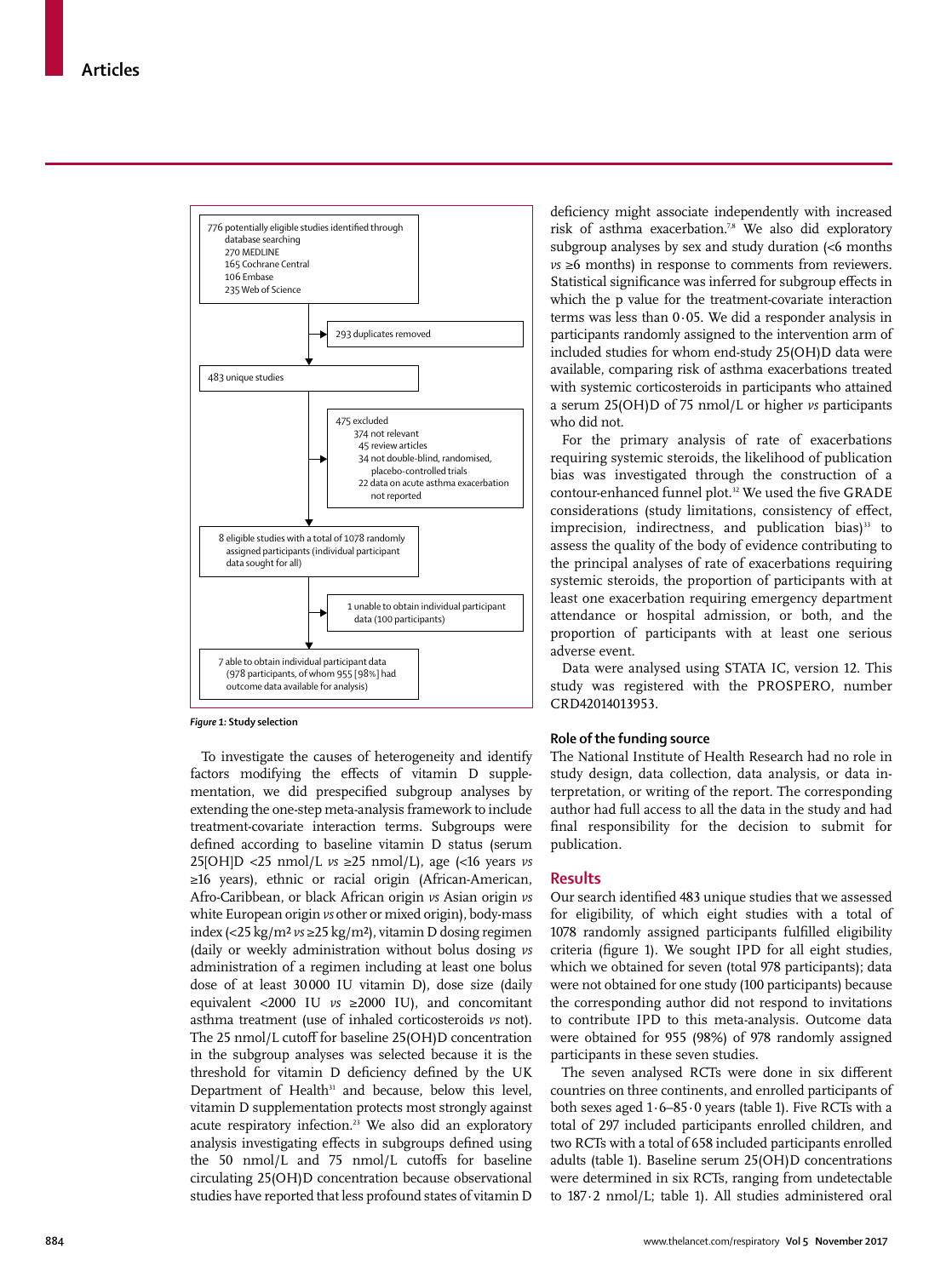vitamin D 3 to participants in the intervention arm: this was given as a bolus dose every 2 months in one study (100000 IU per bolus); as a daily dose in four studies (ranging from 500 IU/day to 2000 IU/day); and as a combination of bolus and daily doses in two studies (100000 IU bolus then 400–4000 IU/day). In one of the studies combining a bolus and daily dose of vitamin D in the intervention group, the control group received a placebo bolus plus the same daily dose of vitamin D as in the intervention group.<sup>15</sup> Study durations ranged from 15 weeks to 1 year. Details of the number of asthma exacerbations treated with systemic corticosteroids and the proportion of participants experiencing at least one such event by arm and study are presented in appendix (p 3). In two RCTs,<sup>9,10</sup> no asthma exacerbations requiring treatment with systemic corticosteroids arose, and in one trial,<sup>14</sup> only one asthma exacerbation requiring treatment with systemic corticosteroids arose. Effect estimates could not be calculated for these three studies individually; accordingly, these studies contributed data to the one-step, but not the two-step, meta-analyses.

IPD integrity was confirmed by replication of primary analyses in published papers where applicable. The process of checking IPD revealed two discrepancies with primary reports. In the trial by Urashima and colleagues, 9 the relative risk for asthma exacerbation was calculated using denominators based on the study population as a whole, irrespective of whether or not the participants had asthma (n=334). By contrast, we calculated this figure using denominators based on the number of children with asthma for whom outcome data were available  $(n=99)$ . In the trial by Castro and colleagues, $n = 1$  IPD detailed 14 serious adverse events arising in participants randomly assigned to placebo, as compared with 13 such events reported in the published manuscript.

Details of the risk of bias assessment are provided in appendix (p 4). All RCTs, but one, were assessed as being at low risk of bias for all aspects analysed. The trial by Kerley and colleagues<sup>16</sup> was assessed as being at unclear risk of bias due to its high rate of loss to follow-up (12 of 51 participants), although we found no evidence to suggest differential rates of loss to follow-up between the intervention and control arms (seven of 24 participants *vs* five of 27).

Overall, in the one-step IPD meta-analysis, vitamin D supplementation resulted in a significant reduction in the rate of asthma exacerbations requiring treatment with systemic corticosteroids (adjusted incidence RR [aIRR] 0·74, 95% CI 0·56–0·97; p=0·03; 955 participants in seven studies; table 2). This evidence was assessed as being of high quality (appendix p 5). The two-step IPD meta-analysis revealed a similar effect size among 719 participants in four studies (aIRR 0·69, 0·52–0·92, p=0.01;  $p_{heterogeneity}$ =0.56; figure 2). In the analyses of the proportion of participants with at least one asthma exacerbation treated with systemic corticosteroids, the effect estimates favoured vitamin D but the differences

|                                                  |             | Setting Participants          |                               | Age (years) Male:female | assay; EQA<br>25(OH)D<br>scheme                                                                           | 25(OH)D<br>(nmol/L)<br><b>Baseline</b> | with baseline<br>Participants<br><25 nmol/L<br>25(OH)D | Intervention: Oral dose of<br>control | (intervention<br>vitamin D,<br>arm)                                                                                                                                                                                                                                                                                                                                                                                                                                                                                                                                                                                                   | final follow-up<br>with 25(OH)D<br>z75 nmol/Lat<br>Participants | Control                                                  | duration<br>Study | randomly assigned<br>available outcome<br>data/participants<br>Participants with<br>to a group |  |
|--------------------------------------------------|-------------|-------------------------------|-------------------------------|-------------------------|-----------------------------------------------------------------------------------------------------------|----------------------------------------|--------------------------------------------------------|---------------------------------------|---------------------------------------------------------------------------------------------------------------------------------------------------------------------------------------------------------------------------------------------------------------------------------------------------------------------------------------------------------------------------------------------------------------------------------------------------------------------------------------------------------------------------------------------------------------------------------------------------------------------------------------|-----------------------------------------------------------------|----------------------------------------------------------|-------------------|------------------------------------------------------------------------------------------------|--|
| etal(2010) <sup>9</sup><br>Urashima              | Japan       | Schoolchildren<br>vith asthma | 9.5(2.1)<br>$6.0 - 15.0$      | 56:43                   |                                                                                                           | determined<br><b>b</b>                 |                                                        | 43:56                                 | 1200 IU/day                                                                                                                                                                                                                                                                                                                                                                                                                                                                                                                                                                                                                           | $\ddot{\phantom{a}}$                                            | Placebo                                                  | 4 months          | 99/110 (90%)                                                                                   |  |
| Majak et al<br>$(2011)^{\scriptscriptstyle{10}}$ | Poland      | Schoolchildren<br>with asthma | $10.9(3-3)$<br>$6 - 0.17 - 0$ | 32:16                   | Europe); RIQAS<br>RIA (BioSource                                                                          | 88.9 (38.2;<br>$31.5 - 184.7$          | 0/48 (0%)                                              | 24:24                                 | 500 IU/day                                                                                                                                                                                                                                                                                                                                                                                                                                                                                                                                                                                                                            | 16/24 (67%)                                                     | Placebo                                                  | 6 months          | 48/48 (100%)                                                                                   |  |
| Castro et al<br>$(2014)^{11}$                    | USA         | Adults with<br>asthma         | 39-2 (12-9;<br>$18.0 - 85.0$  | 130:278                 | CLA (DiaSorin);<br>VDSP                                                                                   | 47.0 (16.9;<br>$10.0 - 74.6$           | 55/408 (13%)                                           | 201:207                               | 100000 IU bolus<br>then 4000 IU/day                                                                                                                                                                                                                                                                                                                                                                                                                                                                                                                                                                                                   | 143/174 (82%)                                                   | Placebo                                                  | 28 weeks          | 408/408 (100%)                                                                                 |  |
| et al (2015) <sup>12</sup><br>Martineau          | š           | Adults with<br>asthma         | 47.9 (14.4;<br>$16-0-780$     | 109:141                 | LC-MS/MS;<br>DEQAS                                                                                        | 49.6 (24.7;<br>$0.0 - 139.0$           | 36/250 (14%)                                           | 125:125                               | 120000 IU bolus<br>once every<br>2 months                                                                                                                                                                                                                                                                                                                                                                                                                                                                                                                                                                                             | 40/107 (37%)                                                    | Placebo                                                  | 1year             | 250/250 (100%)                                                                                 |  |
| et al $(2016)^{14}$<br>Tachimoto                 | Japan       | Schoolchildren<br>with asthma | 9.9(2.3)<br>$6.0 - 15.0$      | 50:39                   | RIA (DiaSorin);<br>$\overline{A}P$                                                                        | 74.9 (24.6;<br>20.0-187.2)             | 1/89 (1%)                                              | 54:35                                 | 800 IU/day,<br>first 2 months                                                                                                                                                                                                                                                                                                                                                                                                                                                                                                                                                                                                         | 34/54 (63%)                                                     | Placebo                                                  | 6 months          | 89/89 (100%)                                                                                   |  |
| Kerleyetal<br>$(2016)^{16}$                      | Ireland     | Schoolchildren<br>with asthma | 8.6 (2.8;<br>$5 - 0 - 15 - 0$ | 24:15                   | LC-MS/MS;<br>DEOAS                                                                                        | 54-4 (17-4;<br>$26 - 0 - 92 - 0)$      | 0/39 (0%)                                              | 17:22                                 | 2000 IU/day                                                                                                                                                                                                                                                                                                                                                                                                                                                                                                                                                                                                                           | 13/17 (76%)                                                     | Placebo                                                  | 15 weeks          | 39/51 (76%)                                                                                    |  |
| Jensen et al<br>$(2016)^{15}$                    | Canada Pre- | schoolchildren<br>with asthma | 2.9(1.1)<br>$1.6 - 5.5$       | 7:15                    | LC-MS/MS;<br><b>DEQAS</b>                                                                                 | 64-2 (14-0;<br>$42.0 - 87.0$           | 0/22(0%)                                               | 11:11                                 | 100000 IU bolus<br>plus 400 IU/day                                                                                                                                                                                                                                                                                                                                                                                                                                                                                                                                                                                                    | 7/8 (88%)                                                       | Placebo bolus<br>plus 400 IU<br>vitamin $D_3$<br>per day | 6 months          | 22/22 (100%)                                                                                   |  |
|                                                  |             |                               |                               |                         |                                                                                                           |                                        |                                                        |                                       | assessment. IU=international unit. RIA=radio-immunoassay, RIQAS=Randox International Quality Assessment Scheme. CLA=chemiluminescent assay, VDSP=Vitamin D Standardisation Program of the Office of Dietary Supplements, Natio<br>Data are mean (SD; range) or n/N (%), unless stated otherwise. 40 IU vitamin D, equals 1 ya, 25(OH)D concentrations reported in ng/mL were converted to mno/lL by multiplying by 2-496. 25(OH)D=25-hydroxyvitamin D. EQA=exter<br>of Health, USA. LC-MS/MS=liquid chromatography tandem-mass spectrometry. DEQAS=Vitamin D External Quality Assessment Scheme. CAP=College of American Pathologists |                                                                 |                                                          |                   |                                                                                                |  |
|                                                  |             |                               |                               |                         | Table 1: Characteristics of trials and participants included in individual participant data meta-analysis |                                        |                                                        |                                       |                                                                                                                                                                                                                                                                                                                                                                                                                                                                                                                                                                                                                                       |                                                                 |                                                          |                   |                                                                                                |  |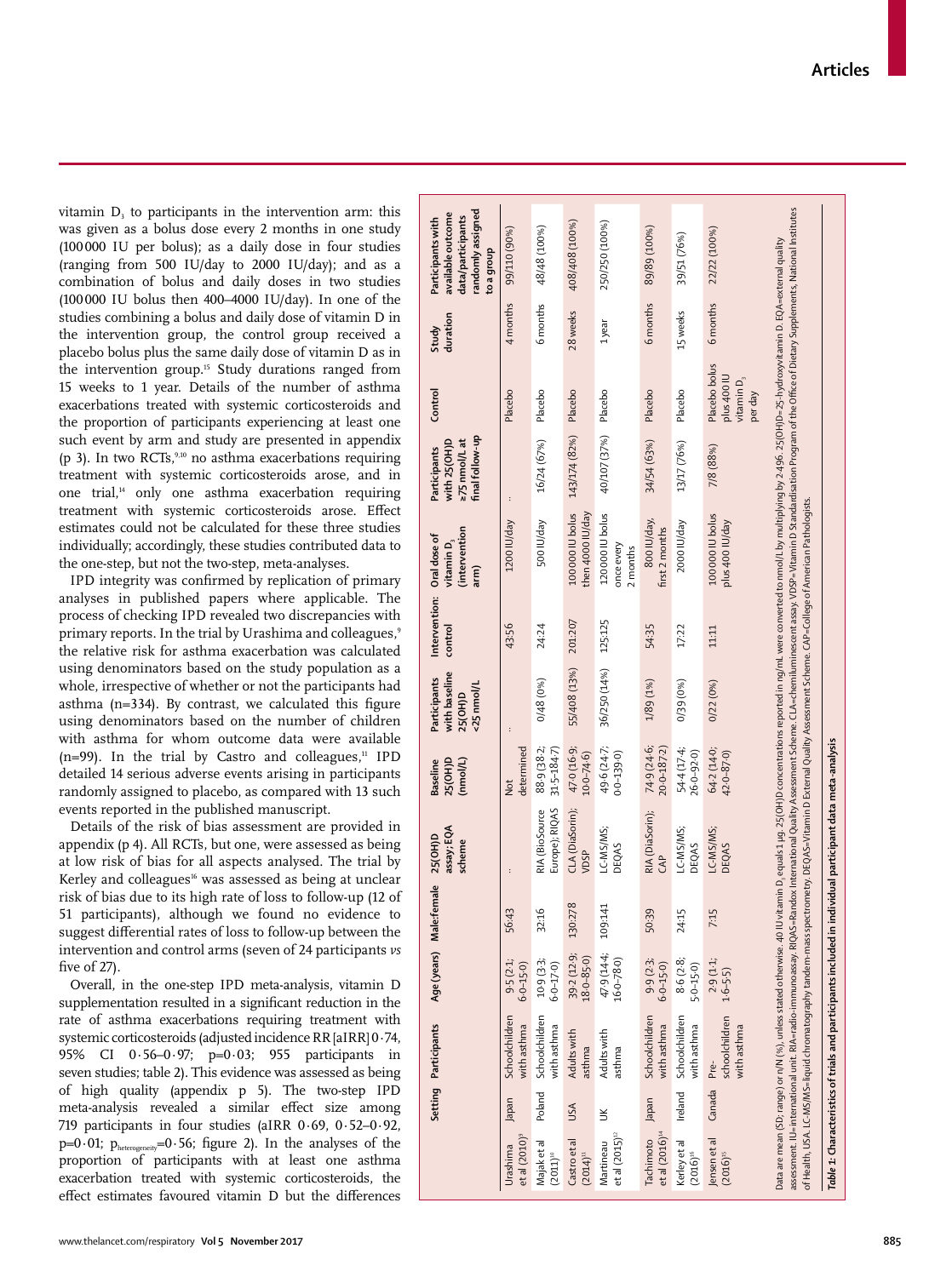|                                                              | Number of<br>participants;<br>number of trials* | Event rate per<br>participant-year<br>(control group) | Event rate per<br>participant-year<br>(intervention group) | <b>Adjusted incidence</b><br>rate ratio (95% CI) <sup>+</sup> | p value | $\mathbf{p}_{\text{interaction}}$ <sup><math>\ddagger</math></sup> |
|--------------------------------------------------------------|-------------------------------------------------|-------------------------------------------------------|------------------------------------------------------------|---------------------------------------------------------------|---------|--------------------------------------------------------------------|
| Overall                                                      | 955:7                                           | 121/284-7 (0-43)                                      | 85/286.6 (0.30)                                            | $0.74(0.56 - 0.97)$                                           | 0.03    | <b>NA</b>                                                          |
| Baseline 25(OH)D (nmol/L)                                    |                                                 |                                                       |                                                            |                                                               |         |                                                                    |
| $25$                                                         | 92;3                                            | 14/33.0(0.42)                                         | 6/32.2(0.19)                                               | $0.33(0.11 - 0.98)$                                           | 0.046   | 0.25                                                               |
| $\geq$ 25                                                    | 764:6                                           | 107/233-8 (0-46)                                      | 79/240-2 (0-33)                                            | $0.77(0.58 - 1.03)$                                           | 0.08    |                                                                    |
| Age (years)                                                  |                                                 |                                                       |                                                            |                                                               |         |                                                                    |
| <16                                                          | 290; 5                                          | 26/57.6(0.45)                                         | 19/61.8 (0.31)                                             | $0.64(0.34 - 1.20)$                                           | 0.16    | 0.56                                                               |
| $\geq 16$                                                    | 665; 3                                          | 95/227.2(0.42)                                        | 66/224.7 (0.29)                                            | $0.70(0.51 - 0.97)$                                           | 0.03    | $\ldots$                                                           |
| Sex                                                          |                                                 |                                                       |                                                            |                                                               |         |                                                                    |
| Female                                                       | 547:7                                           | 80/163.6 (0.49)                                       | 47/167-7 (0-28)                                            | $0.61(0.43 - 0.88)$                                           | 0.008   | 0.17                                                               |
| Male                                                         | 408;7                                           | 41/121-1 (0-34)                                       | 38/118.9 (0.32)                                            | $0.91(0.58 - 1.42)$                                           | 0.67    | $\ldots$                                                           |
| Ethnic or racial origin                                      |                                                 |                                                       |                                                            |                                                               |         |                                                                    |
| African-American, Afro-Caribbean,<br>or black African origin | 154:3                                           | 28/46.4(0.60)                                         | 14/43.4(0.32)                                              | $0.54(0.29 - 1.03)$                                           | 0.06    | 0.32                                                               |
| Asian origin                                                 | 207; 5                                          | 6/42.0(0.14)                                          | 4/48.5(0.08)                                               | $0.81(0.19-3.51)$                                             | 0.78    | $\ddotsc$                                                          |
| White European origin                                        | 520; 5                                          | 80/177.8 (0.45)                                       | 59/172-3 (0-34)                                            | $0.79(0.56 - 1.11)$                                           | 0.17    | $\ddotsc$                                                          |
| Other or mixed                                               | 74:3                                            | 7/18.6(0.38)                                          | 8/22.3(0.36)                                               | $0.88(0.31 - 2.53)$                                           | 0.81    | $\ldots$                                                           |
| Weight                                                       |                                                 |                                                       |                                                            |                                                               |         |                                                                    |
| Not overweight                                               | 381;7                                           | 38/110-5 (0-34)                                       | 26/104.5 (0.25)                                            | $0.91(0.55 - 1.51)$                                           | 0.71    | 0.31                                                               |
| Overweight                                                   | 574;7                                           | 83/174.3 (0.48)                                       | 59/182.0 (0.32)                                            | $0.68(0.49 - 0.95)$                                           | 0.02    | $\ddotsc$                                                          |
| Bolus-dose vitamin D given                                   |                                                 |                                                       |                                                            |                                                               |         |                                                                    |
| <b>No</b>                                                    | 275:4                                           | 13/53.8 (0.24)                                        | 10/58.9 (0.17)                                             | $0.65(0.26 - 1.63)$                                           | 0.36    | 0.49                                                               |
| Yes                                                          | 680; 3                                          | 108/230.9 (0.47)                                      | 75/227.6 (0.33)                                            | $0.71(0.52 - 0.95)$                                           | 0.02    | $\cdot\cdot$                                                       |
| Daily dose equivalent (IU)                                   |                                                 |                                                       |                                                            |                                                               |         |                                                                    |
| $<$ 2000                                                     | 258:4                                           | 13/52.1(0.25)                                         | 10/58.6(0.17)                                              | $0.62(0.26 - 1.44)$                                           | 0.26    | 0.78                                                               |
| >2000                                                        | 697:3                                           | 108/232-7 (0-46)                                      | 75/228.0 (0.33)                                            | $0.73(0.54 - 0.98)$                                           | 0.03    | $\ldots$                                                           |
| Received inhaled corticosteroids                             |                                                 |                                                       |                                                            |                                                               |         |                                                                    |
| <b>No</b>                                                    | 92; 4                                           | 1/18.8(0.05)                                          | 4/26.1(0.15)                                               | $1.11(0.07 - 18.40)$                                          | 0.94    | 0.19                                                               |
| Yes                                                          | 764;5                                           | 120/2480 (0.48)                                       | 81/246-3 (0-33)                                            | $0.71(0.54 - 0.95)$                                           | 0.02    | $\ldots$                                                           |
| Study duration (months)                                      |                                                 |                                                       |                                                            |                                                               |         |                                                                    |
| <6                                                           | 138:2                                           | 13/25.0 (0.52)                                        | 9/19.4(0.46)                                               | $0.50(0.18 - 1.37)$                                           | 0.18    | 0.62                                                               |
| $\geq 6$                                                     | 816; 5                                          | 108/259.8 (0.42)                                      | 76/267-2 (0-28)                                            | $0.72(0.53 - 0.96)$                                           | 0.03    | $\ldots$                                                           |

NA=not applicable. IU=international unit. 25(OH)D=25-hydroxyvitamin D. \*Some trials did not contribute data to a given subgroup, either because individuals within that subgroup were not represented or because data relating to the potential effect modifier were not available, accordingly the number of trials represented varies between subgroups. †Adjusted for age and sex. ‡p<sub>interation</sub> values are between adjusted rate ratios in the subgroup. §Overweight defined as body-mass index *Z* score of 1·0 or more for participants younger than 19 years and as body-mass index of 25 kg/m² or more for participants aged 19 years or older.

*Table 2:* **One-step individual participant data meta-analysis of rate of asthma exacerbations requiring treatment with systemic corticosteroids**

between groups were not significant, in both the one-step analysis (adjusted OR [aOR] 0·75, 95% CI 0·51–1·09,  $p=0.13$ ; 955 participants in seven studies) and two-step analysis (aOR  $0.69$ ,  $0.46-1.02$ ,  $p=0.06$ ;  $p_{heterogeneity}=0.74$ ; 719 participants in four studies; appendix p 8). Similarly, for the analyses of time to first exacerbation, the effect estimates favoured vitamin D but the differences between groups were not significant, in both the one-step analysis (adjusted HR [aHR] 0·78, 95% CI 0·55–1·10; p=0·16; 868 participants in five studies) and two-step analysis (aHR 0·74, 0·52-1·05,  $p=0.09$ ;  $p_{heterogeneity}=0.58$ ; 680 participants in three studies; appendix p 9).

We did subgroup analyses to investigate whether the effects of vitamin D supplementation on rate of asthma exacerbations requiring treatment with systemic corticosteroids differed according to baseline vitamin D status, age, ethnic or racial origin, body-mass index, administration of bolus-dose vitamin D, amount of vitamin D administered, and concomitant use of inhaled corticosteroids (table 2). We also did exploratory post-hoc subgroup analyses by sex and study duration (table 2). Vitamin D supplementation significantly reduced the rate of asthma exacerbations treated with systemic corticosteroids in individuals with baseline circulating 25(OH)D of less than 25 nmol/L (aIRR 0·33, 95% CI 0·11–0·98; 92 participants in three studies; within subgroup p=0·046; table 2). Vitamin D supplementation did not result in a statistically significant reduction in exacerbation rate in participants with baseline 25(OH)D of 25 nmol/L or higher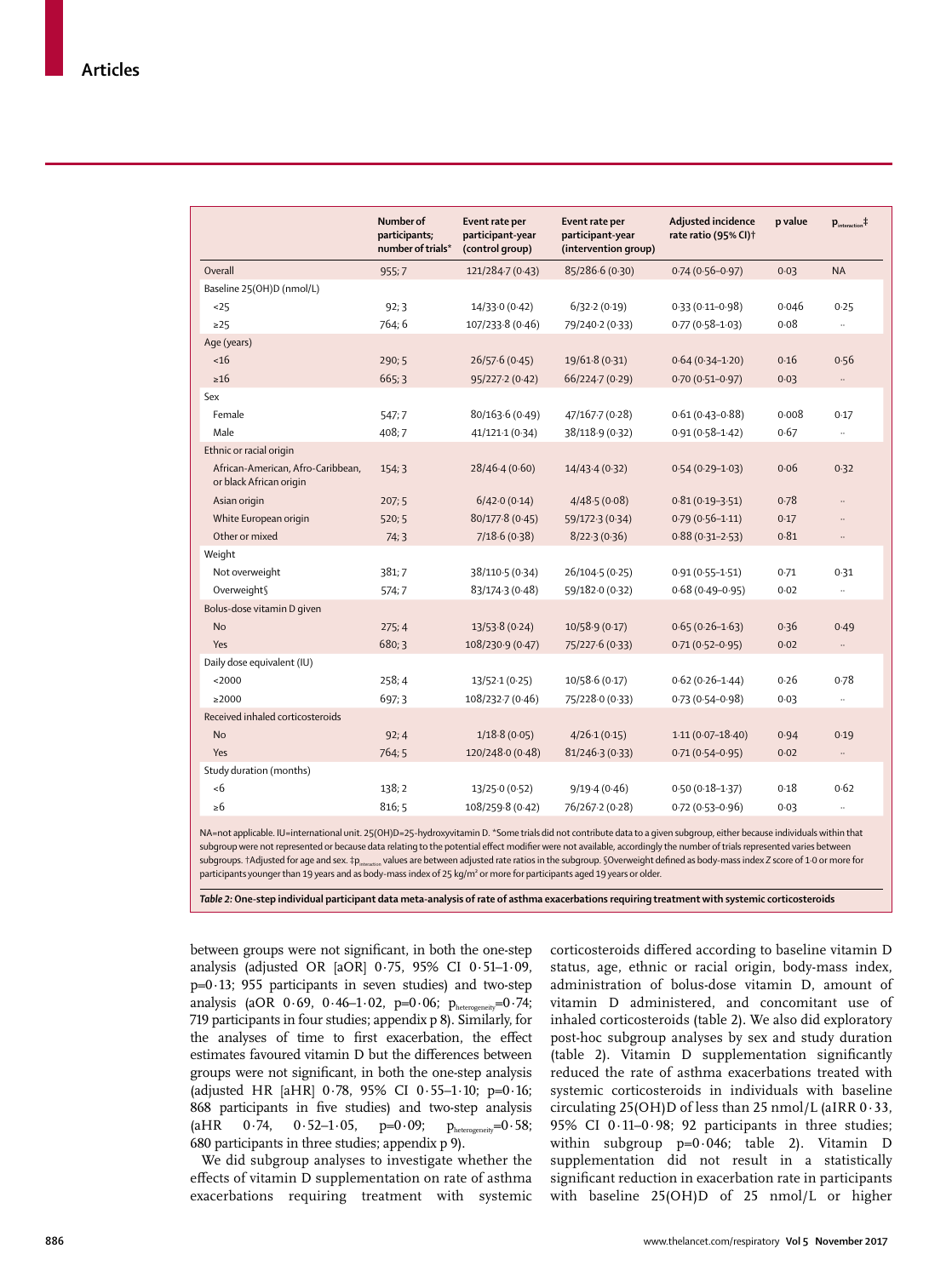|                                 | Vitamin D<br>(N) | Vitamin D<br>(events/participant-years<br>[event rate]) | Placebo<br>(N) | Placebo<br>(events/participant-years<br>[event rate]) | Adjusted incidence<br>rate ratio (95% CI) | Weight<br>(%) |
|---------------------------------|------------------|---------------------------------------------------------|----------------|-------------------------------------------------------|-------------------------------------------|---------------|
| $C$ astro et al <sup>11</sup>   | 201              | 24/105.4 (0.23)                                         | 207            | 44/109.0 (0.40)                                       | $0.56(0.34 - 0.92)$                       | 32.89         |
| Martineau et al <sup>12</sup>   | 125              | 42/117.4(0.36)                                          | 125            | 51/116.7(0.44)                                        | $0.85(0.56 - 1.28)$                       | 48.39         |
| Jensen et al <sup>15</sup>      | 11               | 9/4.9(1.84)                                             | 11             | 13/5.3(2.47)                                          | $0.66(0.28 - 1.58)$                       | 10.89         |
| Kerley et al <sup>16</sup>      | 17               | 9/5.2(1.72)                                             | 22             | 13/7.0(1.86)                                          | $0.49(0.18-1.38)$                         | 7.82          |
| Tachimoto et al <sup>14</sup>   | 54               | 1/26.5(0.04)                                            | 35             | 0/16.8(0.0)                                           | (Excluded)                                | 0.00          |
| Overall ( $l^2$ =0.0%, p=0.560) |                  |                                                         |                |                                                       | $0.69(0.52 - 0.92)$                       | 100.00        |
|                                 |                  |                                                         |                | $0.125$ $0.25$<br>0.5                                 |                                           |               |
|                                 |                  |                                                         |                | Favours intervention Favours control                  |                                           |               |

*Figure 2:* **Two-step individual participant data meta-analysis, event rate for asthma exacerbations requiring treatment with systemic corticosteroids** Weights are from the random-effects analysis. No asthma exacerbations requiring treatment with systemic corticosteroids arose in the trials by Urashima and colleaguesº and Majak and colleagues.1º Only one such event arose in the trial by Tachimoto and colleagues;14 as such, an adjusted incidence rate ratio could not be calculated for this study.

(aIRR  $0.77$ ,  $0.58-1.03$ ; 764 participants in six studies; within subgroup  $p=0.08$ ). The treatment-covariate interaction term (ratio of aIRRs) for this subgroup analysis was  $0.56$  (95% CI  $0.20-1.52$ ,  $p_{interaction} = 0.25$ ). Quality assessments of these within-subgroup effects were downgraded to moderate due to their relative imprecision (appendix p 5).

An exploratory analysis testing the effects of vitamin D supplementation in individuals with baseline 25(OH)D concentrations in the ranges of 25–49·9 nmol/L, 50–74·9 nmol/L, and 75 nmol/L or higher did not reveal evidence of effect modification ( $p_{\text{interaction}}$ =0·40) or significant protective effects of vitamin D supplementation within these subgroups (subgroup with baseline 25[OH]D of 25·0–49·9 nmol/L: aIRR 0·79, 95% CI 0·50–1·23 [306 participants in six studies; within subgroup  $p=0.29$ ]; subgroup with baseline 25[OH]D of 50·0–74·9 nmol/L: aIRR 0·76, 0·48–1·22 [334 participants in six studies; within subgroup  $p=0.26$ ]; subgroup with baseline 25[OH]D of 75 nmol/L or higher: aIRR 0·79, 0·37–1·69 [120 participants in five studies; within subgroup  $p=0.54$ ]; figure 3). p values for interaction for all other subgroup analyses were also higher than  $0.05$  (table 2; appendix p 7 for end-study 25[OH]D level pairwise analyses).

Results of the one-step IPD meta-analysis of secondary efficacy outcomes are presented in table 3. Vitamin D supplementation reduced the proportion of people with at least one asthma exacerbation resulting in emergency department attendance or hospital admission, or both (aOR 0·46, 95% CI 0·24–0·91; 955 participants in seven studies;  $p=0.03$ ). No significant effect of vitamin D supplementation was seen on risk of having at least one asthma exacerbation as defined in the protocols of primary RCTs (aOR 0·81, 0·58–1·11; 955 participants in seven studies;  $p=0.19$ ).

Results of the one-step IPD meta-analysis of safety outcomes are also reported in table 3. No participant had hypercalcaemia or renal stones. Vitamin D supplementation did not affect the risk of having at least one serious adverse event of any cause (aOR 0·87, 95% CI  $0.46-1.63$ ; 955 participants in seven studies; p= $0.66$ ).



*Figure 3:* **Effects of vitamin D supplementation on asthma exacerbation rate by baseline circulating 25(OH)D concentration categorised by 25 nmol/L strata**

Shown are the results of one-step individual participant data meta-analysis. The incidence rate ratio is adjusted for age and sex. Mean and 95% CI are presented. 25(OH)D=25-hydroxyvitamin D.

Only one trial participant died, which was due to a road traffic accident.

A funnel plot for the outcome of rate of asthma exacerbations treated with systemic corticosteroids did not suggest publication bias in relation to this outcome because the smaller RCTs showed equal spread of results on both sides of the overall adjusted rate ratio (appendix p 10). No relation between effect size and study size was apparent (appendix p 6).

# **Discussion**

We report results of the first IPD meta-analysis of RCTs of vitamin D to reduce the risk of asthma exacerbations. In the study population as a whole, vitamin D supplementation reduced the rate of asthma exacerbations treated with systemic corticosteroids, as compared with placebo (0·30 events per person per year *vs* 0·43 events per person per year;  $p=0.03$ ), and the proportion of people having at least one exacerbation requiring emergency department attendance or hospital admission, or both (3% *vs* 6%;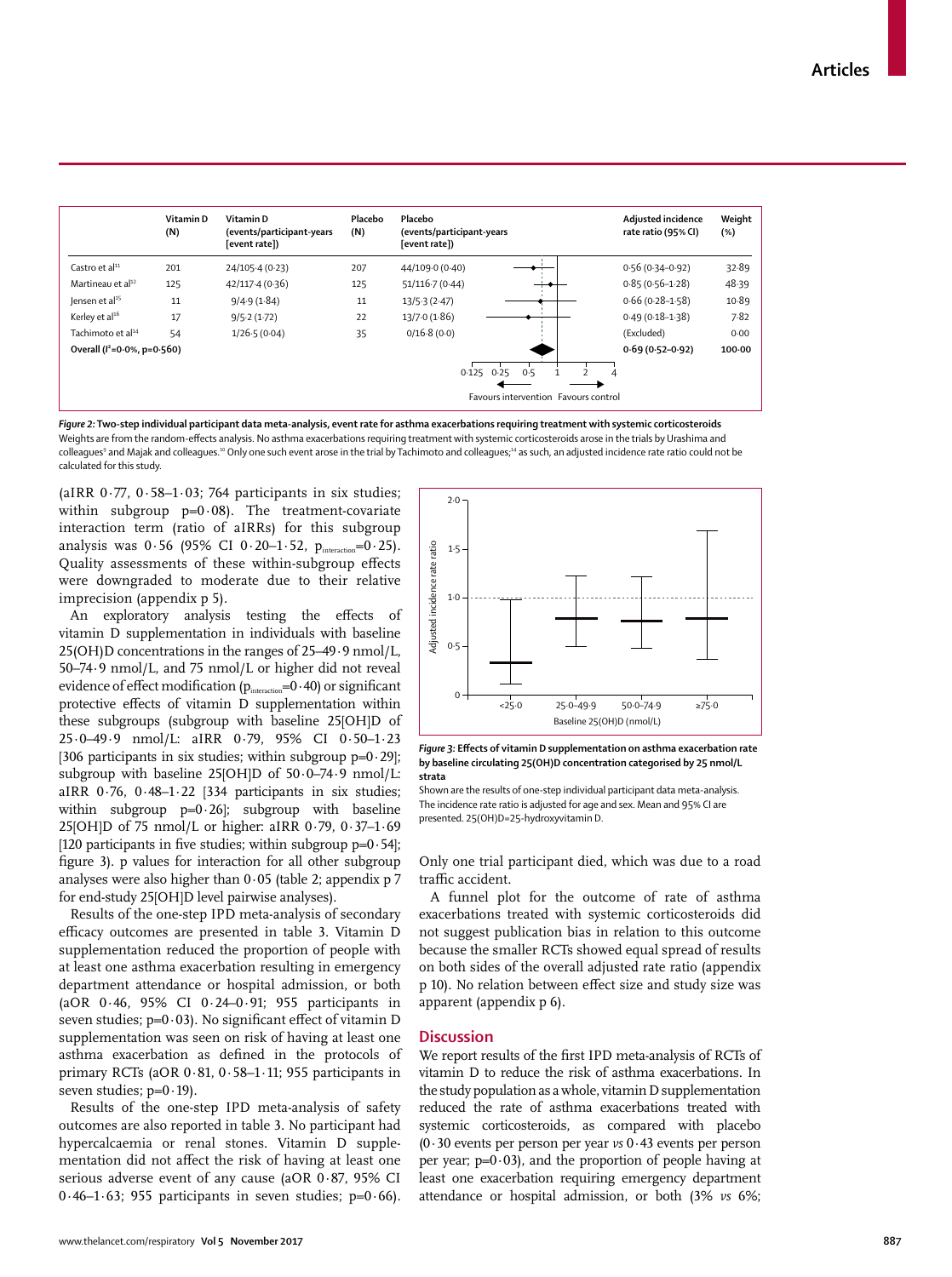|                                                                                                     | Number of<br>participants;<br>number of trials* | Participants with<br>one or more event<br>(control group) | Participants with<br>one or more event<br>(intervention group) | Adjusted odds<br>ratio (95% CI)* | p value   |  |  |
|-----------------------------------------------------------------------------------------------------|-------------------------------------------------|-----------------------------------------------------------|----------------------------------------------------------------|----------------------------------|-----------|--|--|
| Asthma exacerbation resulting in emergency<br>department attendance or hospital admission, or both  | 955:7                                           | 28/480 (6%)                                               | 14/475 (3%)                                                    | $0.46(0.24 - 0.91)$              | 0.03      |  |  |
| Asthma exacerbation as defined in primary trial                                                     | 955:7                                           | 123/480 (26%)                                             | 105/475 (22%)                                                  | $0.81(0.58 - 1.11)$              | 0.19      |  |  |
| Serious adverse event of any cause                                                                  | 955:7                                           | 22/480 (5%)                                               | 20/475 (4%)                                                    | $0.87(0.46 - 1.63)$              | 0.66      |  |  |
| Hypercalcaemia                                                                                      | 955:7                                           | $0/480(0\%)$                                              | 0/475(0%)                                                      | $\cdot$ .                        | $\cdot$ . |  |  |
| Renal stones                                                                                        | 955:7                                           | $0/480(0\%)$                                              | 0/475(0%)                                                      | $\ldots$                         | $\ldots$  |  |  |
| Death due to asthma exacerbation                                                                    | 955;7                                           | $0/480(0\%)$                                              | 0/475(0%)                                                      | $\cdot$                          | $\ddotsc$ |  |  |
| Death due to any cause                                                                              | 955:7                                           | $0/480(0\%)$                                              | $1/475$ (<1%) <sup>†</sup>                                     |                                  |           |  |  |
| *Adjusted for age, sex, and duration of participant follow-up. †Death due to road traffic accident. |                                                 |                                                           |                                                                |                                  |           |  |  |
| Table 3: One-step individual participant data meta-analysis of secondary outcomes                   |                                                 |                                                           |                                                                |                                  |           |  |  |

 $p=0.03$ ). Subgroup analyses revealed that reductions in exacerbation rate with vitamin D were statistically significant in participants with baseline circulating 25(OH)D concentration levels less than 25 nmol/L, but not in people with baseline levels of 25(OH)D of 25 nmol/L or higher. Vitamin D supplementation was safe at the doses administered: no instances of hypercalcaemia or renal stones were seen, and serious adverse events were evenly distributed between participants randomly assigned to vitamin D versus placebo.

Our findings from analysing the study population as a whole are consistent with those of our recent aggregate data meta-analysis of RCTs of vitamin D for the management of asthma, which reported protective effects against asthma exacerbations treated with systemic corticosteroids of similar magnitude (IRR 0·64, 95% CI  $0.46-0.90$ .<sup>20</sup> The present study represents a significant advance because access to IPD has allowed us to do subgroup analyses to assess whether specific factors modify the effects of vitamin D supplementation on risk of asthma exacerbations. We hypothesised that the protective effects of vitamin D supplementation against asthma exacerbation would be strongest in participants with the lowest baseline vitamin D status, as has been previously reported for the outcome of acute respiratory infection.23 We saw a statistically significant rate reduction in participants with baseline 25(OH)D of less than 25 nmol/L, but not in participants with 25(OH)D of 25 nmol/L or higher. However, the p value for interaction for this subgroup analysis was non-significant ( $p_{interaction} = 0.25$ ); formally, therefore, we have not shown that effects are stronger in one group than in the other. p values for interaction were also higher than 0·05 for subgroup analyses relating to age, sex, racial or ethnic origin, body weight, vitamin D dosing regimen, use of inhaled corticosteroids, and study duration. These factors might not modify the effects of vitamin D supplementation on exacerbation risk; alternatively, we might have lacked statistical power to detect the relevant interactions. Several additional RCTs are ongoing (eg, NCT01419262, NCT01728571, NCT02197702, and NCT02424552), and, in due course, we hope to include IPD from these studies in an updated meta-analysis, increasing the power for subgroup analyses.

Although vitamin D reduced the risk of asthma exacerbations requiring treatment with systemic corticosteroids, no significant effect was seen on the risk of asthma exacerbations as originally defined in the protocols of the primary trials. In the majority of trials, the original definition of exacerbation was broader than the one prespecified for this meta-analysis eg, encompassing events that resulted in dips in peak expiratory flow rate or  $FEV<sub>1</sub>$  that were not treated with systemic corticosteroids.<sup>11,12</sup> Differing efficacies of vitamin D supplementation for these two outcomes might suggest that this intervention specifically reduces risk of more serious exacerbations. Alternatively, less stringent definitions of exacerbation in primary trial protocols might have resulted in a degree of misclassification with a consequent increase in noise: signal ratio that might have obscured a real effect of vitamin D on exacerbation risk.

Our study has several strengths. The included studies were of high quality, and of sufficient duration for steadystate 25(OH)D concentrations to be attained among participants randomly assigned to receive vitamin  $D<sub>3</sub>$ . The proportion of randomly assigned participants with missing outcome data was small  $(2.4\%)$ , and  $25(OH)D$ concentrations were measured using validated assays in laboratories that participated in external quality assessment schemes. The analysis contained participants with diverse characteristics in multiple settings, incorporating new data from a trial<sup>16</sup> done in children with severe asthma that was published after the date of the final literature search for our previous aggregate data meta-analysis.20 Our findings therefore have a high degree of internal and external validity.

Our study also has some limitations. We did not obtain IPD for one eligible trial;<sup>13</sup> however, this study was relatively small (n=100) and has previously been assessed as being at high risk of bias.<sup>20</sup> Notably, this study reported strong protective effects of vitamin D against asthma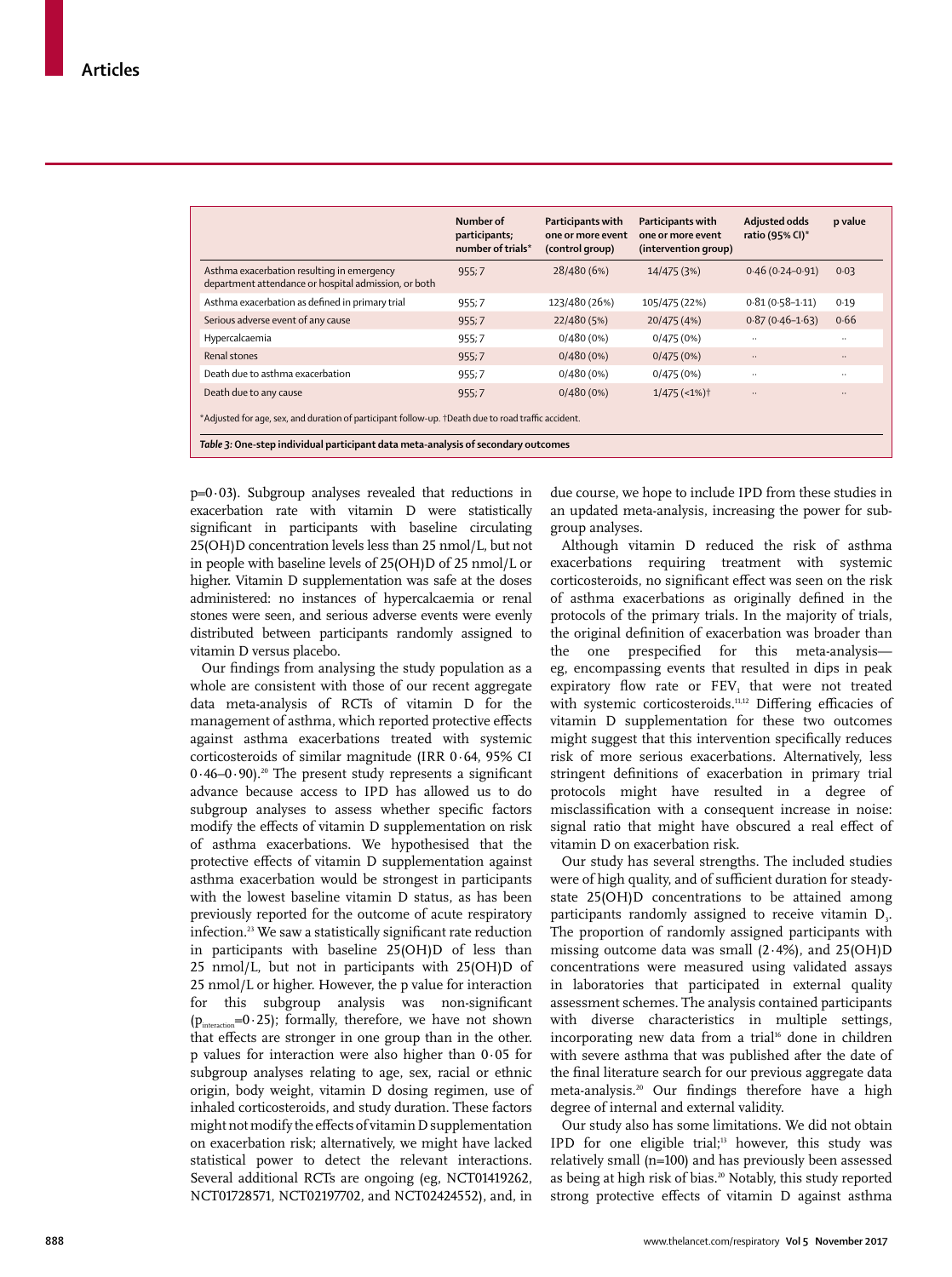exacerbation;<sup>13</sup> as such, if exclusion of its findings leads to a bias, it is likely to be a bias towards the null. Interpretation of the funnel plot (appendix p 10) is limited by the small number of studies included, but the fact that the smaller RCTs showed an equal spread of results on both sides of the overall adjusted rate ratio provides some reassurance that publication bias was not a major issue in our meta-analysis; an impression that is reinforced by the absence of an association between effect size and study size (appendix p 6). Power for some subgroup analyses was limited; this is an inescapable problem in view of the small number of published RCTs in this field. Where 95% CI for estimates of effect from subgroup analyses were wide, we downgraded our quality assessment of subgroup findings to moderate (appendix p 5).

In conclusion, our IPD meta-analysis confirms results from our previous aggregate data meta-analysis showing that vitamin D supplementation safely reduces the rate of asthma exacerbations overall. However, we did not find definitive evidence that effects of this intervention differed across subgroups of patients. In view of the low cost of this intervention and the major economic burden associated with asthma exacerbations, vitamin D supplementation represents a potentially cost-effective strategy to reduce this important cause of morbidity and mortality.

#### **Contributors**

ARM led the funding application, with input from RLH, CJG, and CAC Jr who were coapplicants. DAJ, CAC Jr, and ARM assessed eligibility of studies for inclusion. DAJ, CJG, CAC Jr, CPK, MEJ, DM, IS, MU, and ARM were all directly involved in the acquisition of data for the Article. RLH designed the statistical analyses in consultation with the authors contributing individual patient data. Statistical analyses were done by LG, DAJ, and RLH. ARM wrote the first draft of the Article. All authors revised the Article critically for important intellectual content, gave final approval of the version to be published, and agreed to be accountable for all aspects of the Article in ensuring that questions related to the accuracy or integrity of any part of the Article were appropriately investigated and resolved.

#### **Declaration of interests**

We declare no competing interests.

#### **Acknowledgments**

This study was supported by a grant from National Institute for Health Research (NIHR) under its Health Technology Assessment Program (reference number 13/03/25) to ARM. The views expressed are those of the authors and not necessarily those of the UK National Health Service, the NIHR, or the UK Department of Health. We thank all the people who participated in the primary randomised controlled trials; the teams who did them; our patient and public involvement representatives Charanjit Patel and Jane Gallagher for comments on study design and drafts of this manuscript; and Khalid S Khan (Queen Mary University of London) and Christopher C Cates (St George's University of London) for valuable advice and helpful discussions.

#### **References**

- 1 Global Asthma Network. The Global Asthma Report 2014. http://www.globalasthmareport.org/resources/Global\_Asthma\_ Report\_2014.pdf (accessed Sept 9, 2017).
- Global, regional, and national life expectancy, all-cause mortality, and cause-specific mortality for 249 causes of death, 1980–2015: a systematic analysis for the Global Burden of Disease Study 2015. *Lancet* 2016; **388:** 1459–544.
- 3 Jackson DJ, Johnston SL. The role of viruses in acute exacerbations of asthma. *J Allergy Clin Immunol* 2010; **125:** 1178–87.
- 4 Mukherjee S, Lindell DM, Berlin AA, et al. IL-17-induced pulmonary pathogenesis during respiratory viral infection and exacerbation of allergic disease. *Am J Pathol* 2011; **179:** 248–58.
- 5 Greiller CL, Martineau AR. Modulation of the immune response to respiratory viruses by vitamin D. *Nutrients* 2015; **7:** 4240–70.
- Nanzer AM, Chambers ES, Ryanna K, et al. Enhanced production of IL-17A in patients with severe asthma is inhibited by 1alpha,25-dihydroxyvitamin D3 in a glucocorticoid-independent fashion. *J Allergy Clin Immunol* 2013; **132:** 297–304.
- 7 Brehm JM, Acosta-Perez E, Klei L, et al. Vitamin D insufficiency and severe asthma exacerbations in Puerto Rican children. *Am J Respir Crit Care Med* 2012; **186:** 140–46.
- 8 Salas NM, Luo L, Harkins MS. Vitamin D deficiency and adult asthma exacerbations. *J Asthma* 2014; **51:** 950–55.
- 9 Urashima M, Segawa T, Okazaki M, Kurihara M, Wada Y, Ida H. Randomized trial of vitamin D supplementation to prevent seasonal influenza A in schoolchildren. *Am J Clin Nutr* 2010; **91:** 1255–60.
- 10 Majak P, Olszowiec-Chlebna M, Smejda K, Stelmach I. Vitamin D supplementation in children may prevent asthma exacerbation triggered by acute respiratory infection. *J Allergy Clin Immunol* 2011; **127:** 1294–96.
- 11 Castro M, King TS, Kunselman SJ, et al. Effect of vitamin D3 on asthma treatment failures in adults with symptomatic asthma and lower vitamin D levels: the VIDA randomized clinical trial. *JAMA* 2014; **311:** 2083–91.
- 12 Martineau AR, MacLaughlin BD, Hooper RL, et al. Double-blind randomised placebo-controlled trial of bolus-dose vitamin D3 supplementation in adults with asthma (ViDiAs). *Thorax* 2015; **70:** 451–57.
- 13 Yadav M, Mittal K. Effect of vitamin D supplementation on moderate to severe bronchial asthma. *Indian J Pediatr* 2014; **81:** 650–54.
- 14 Tachimoto H, Mezawa H, Segawa T, Akiyama N, Ida H, Urashima M. Improved control of childhood asthma with low-dose, short-term vitamin D supplementation: a randomized, double-blind, placebo-controlled trial. *Allergy* 2016; **71:** 1001–09.
- 15 Jensen ME, Mailhot G, Alos N, et al. Vitamin D intervention in preschoolers with viral-induced asthma (DIVA): a pilot randomised controlled trial. *Trials* 2016; **17:** 353.
- 16 Kerley CP, Hutchinson K, Cormican L, et al. Vitamin D3 for uncontrolled childhood asthma: a pilot study. *Pediatr Allergy Immunol* 2016; **27:** 404–12.
- Riverin BD, Maguire JL, Li P. Vitamin D supplementation for childhood asthma: a systematic review and meta-analysis. *PLoS One* 2015; **10:** e0136841.
- 18 Xiao L, Xing C, Yang Z, et al. Vitamin D supplementation for the prevention of childhood acute respiratory infections: a systematic review of randomised controlled trials. *Br J Nutr* 2015; **114:** 1026–34.
- 19 Pojsupap S, Iliriani K, Sampaio TZ, et al. Efficacy of high-dose vitamin D in pediatric asthma: a systematic review and meta-analysis. *J Asthma* 2015; **52:** 382–90.
- 20 Martineau AR, Cates CJ, Urashima M, et al. Vitamin D for the management of asthma. *Cochrane Database Syst Rev* 2016; **9:** CD011511.
- 21 Luo J, Liu D, Liu CT. Can vitamin D supplementation in addition to asthma controllers improve clinical outcomes in patients with asthma?: a meta-analysis. *Medicine (Baltimore)* 2015; **94:** e2185.
- 22 Fares MM, Alkhaled LH, Mroueh SM, Akl EA. Vitamin D supplementation in children with asthma: a systematic review and meta-analysis. *BMC Res Notes* 2015; **8:** 23.
- 23 Martineau AR, Jolliffe DA, Hooper RL, et al. Vitamin D supplementation to prevent acute respiratory tract infections: systematic review and meta-analysis of individual participant data. *BMJ* 2017; **356:** i6583.
- 24 Lehouck A, Mathieu C, Carremans C, et al. High doses of vitamin D to reduce exacerbations in chronic obstructive pulmonary disease: a randomized trial. *Ann Intern Med* 2012; **156:** 105–14.
- 25 Martineau AR, James WY, Hooper RL, et al. Vitamin D3 supplementation in patients with chronic obstructive pulmonary disease (ViDiCO): a multicentre, double-blind, randomised controlled trial. *Lancet Respir Med* 2015; **3:** 120–30.
- 26 Stewart LA, Clarke M, Rovers M, et al. Preferred reporting items for systematic review and meta-analyses of individual participant data: the PRISMA-IPD statement. *JAMA* 2015; **313:** 1657–65.